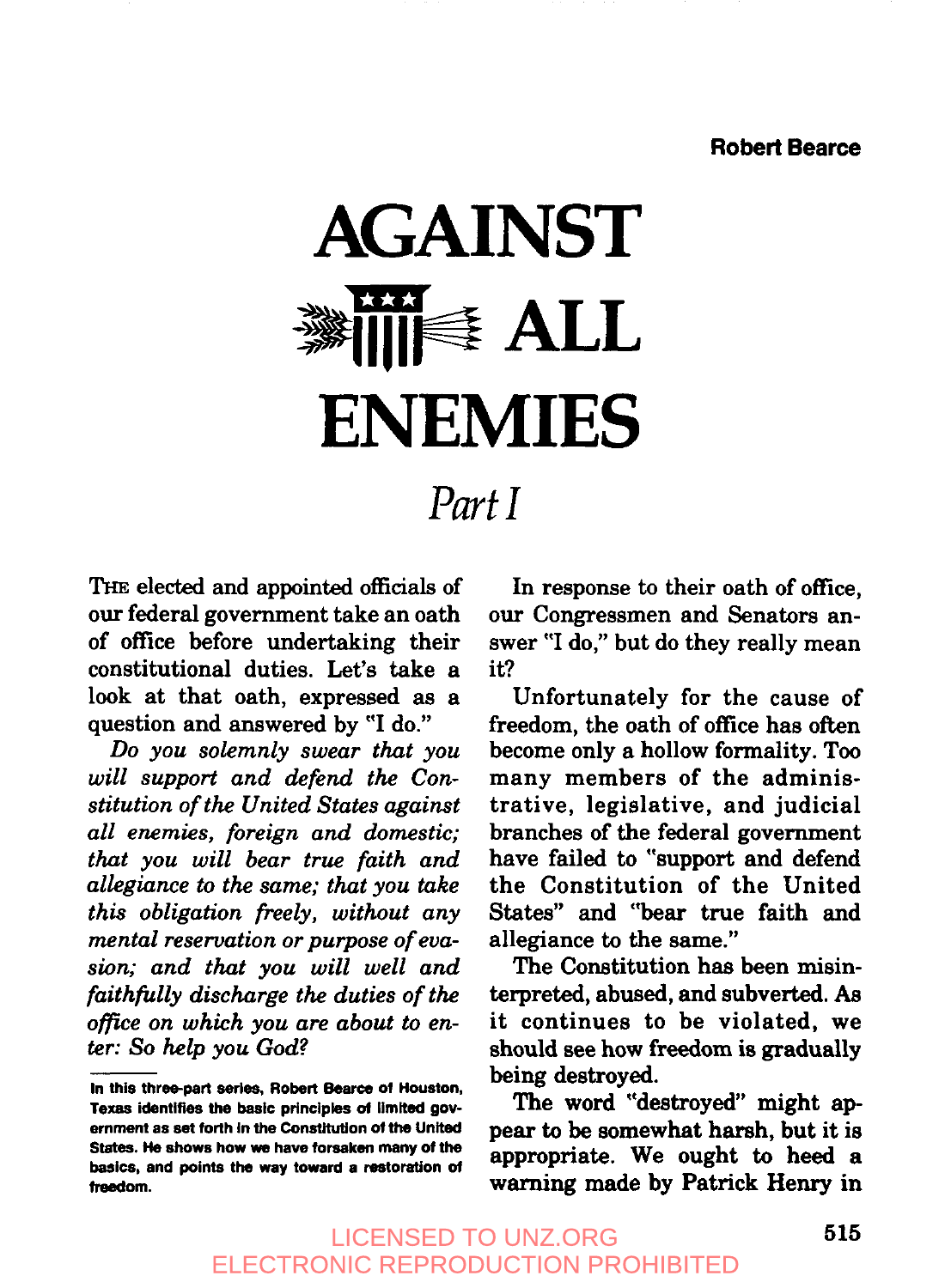1775, not long before the opening shots of the War for Independence were fired at Lexington and Concord. Henry clearly understood how freedom was being threatened by oppressive government rule. He warned against indifference, complacency, and apathy.

"It is natural to man to indulge in the illusions of hope. We are apt to shut our eyes against a painful truth, and listen to the song of that siren, till she transforms us into beasts. Is this the part of wise men, engaged in a great and arduous struggle for liberty? Are we disposed to be of the number of those who, having eyes, see not, and having ears, hear not, the things which so nearly concern their temporal salvation? For my part, whatever anguish of spirit it may cost, I am willing to know the whole truth; to know the worst and provide for it."

By "temporal salvation," Patrick Henry meant the preservation of freedom--the freedom to work and provide for our personal lives as we best see fit. Henry and other patriots believed that freedom meant individuals had the ability and responsibility to plan their own lives without unnecessary government intervention. That freedom was being threatened, and Henry was telling the colonists to wake up and confront the danger before them. His admonition applies to us today.

If we truly want to strengthen

freedom and regain what we have already lost, we will pledge ourselves to defending the Constitution. We cannot support our Constitution, however, unless we face the fact that it is being continually ignored and betrayed. It is time that we give some serious thought to the Constitution.

#### **Protection from Enemies--Foreign and Domestic**

The Founding Fathers who framed our Constitution in 1787 knew that individuals have certain unalienable rights-"life, liberty, and the pursuit of happiness," as earlier expressed in the Declaration of Independence. These rights were God-given rights. No government or constitution gave them to the individual. Rather, the purpose of governments and constitutions was to protect these basic, God-given rights.

The Founding Fathers comprehended how and why people behave the way they do. Men like James Madison and Alexander Hamilton understood human nature. They saw that some human beings would always resort to force, deceit, war, stealing, and killing to get what they wanted. Thus, there was an obvious need for government-legitimate, just government to carry out two main functions:

(1) protecting free people from foreign enemies and invaders;

#### LICENSED TO UNZ.ORG ELECTRONIC REPRODUCTION PROHIBITED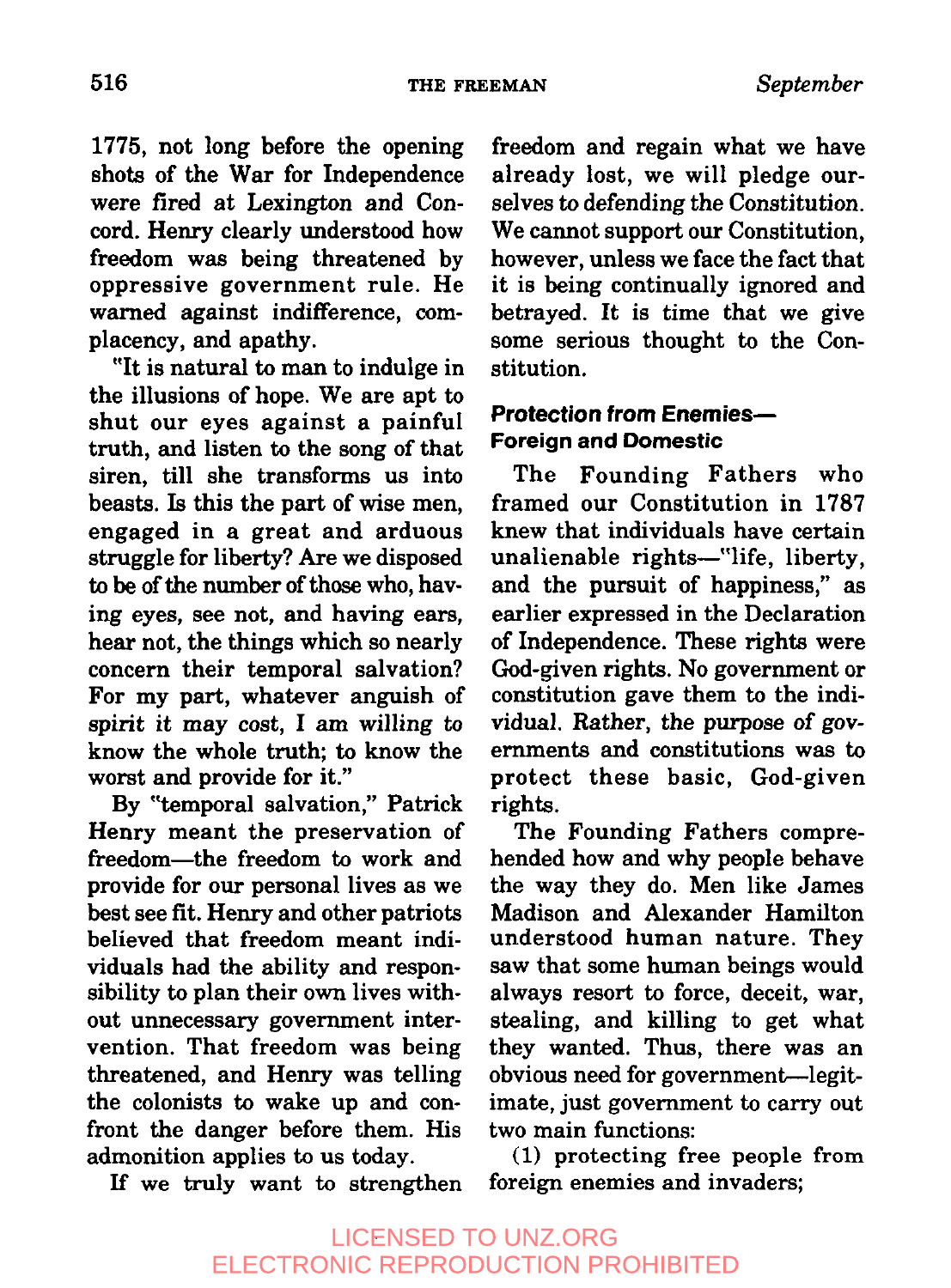**(2)** protecting honest, self-responsible, hard-working citizens within the nation from domestic lawbreakers who would use coercion, fraud, or force to deprive others of "life, liberty, and the pursuit of happiness."

Good government would do the above, and the Founding Fathers outlined that kind of government in our Constitution. Just as they gave the government certain authority, they also placed limitations on government power. The framers of the Constitution realized that while government was needed to protect individual freedom, government itself had to be placed within limited, strictly defined boundaries. If government was not restrained, it would destroy individual liberty and lead to tyranny. Government had to be controlled. James Madison explained the matter:

"It may be a reflection on human nature that such devices should be necessary to control the abuses of government. But what is government itself but the greatest of all reflections on human nature? If men were angels, no government would be necessary. If angels were to govern men, neither external nor internal controls on government would be necessary. In framing a government which is to be administered by men over men, the great difficulty lies in this: you must first enable the government to control the governed,

and in the next place oblige it to control itself."

When Madison wrote that government should "control the governed," he was thinking about necessary government laws required to maintain impartial law and order-law and order that protected individual liberty. This issue of defending individual rights and limiting the power of government is the central theme of the Constitution.

#### **Preserving Personal Liberty**

Four aspects of the Constitution show the Founding Fathers' concern for preserving personal liberty within the boundaries of limited government.

First, we have a *written* constitution. Having the powers of government and the rights of the citizenry spelled out in print is no assurance that freedom will be observed, but a written constitution does act as a safeguard to liberty. When the Constitution is snubbed or disregarded, we can at least hold up a warning hand and say something to the effect: "Stop, government bureaucrats! The law you have just passed is unconstitutional. The Fifth Amendment says . . ."

Second, our Constitution provides for a republic. That is, we have a republican form of government based upon the citizenry electing representatives to carry out the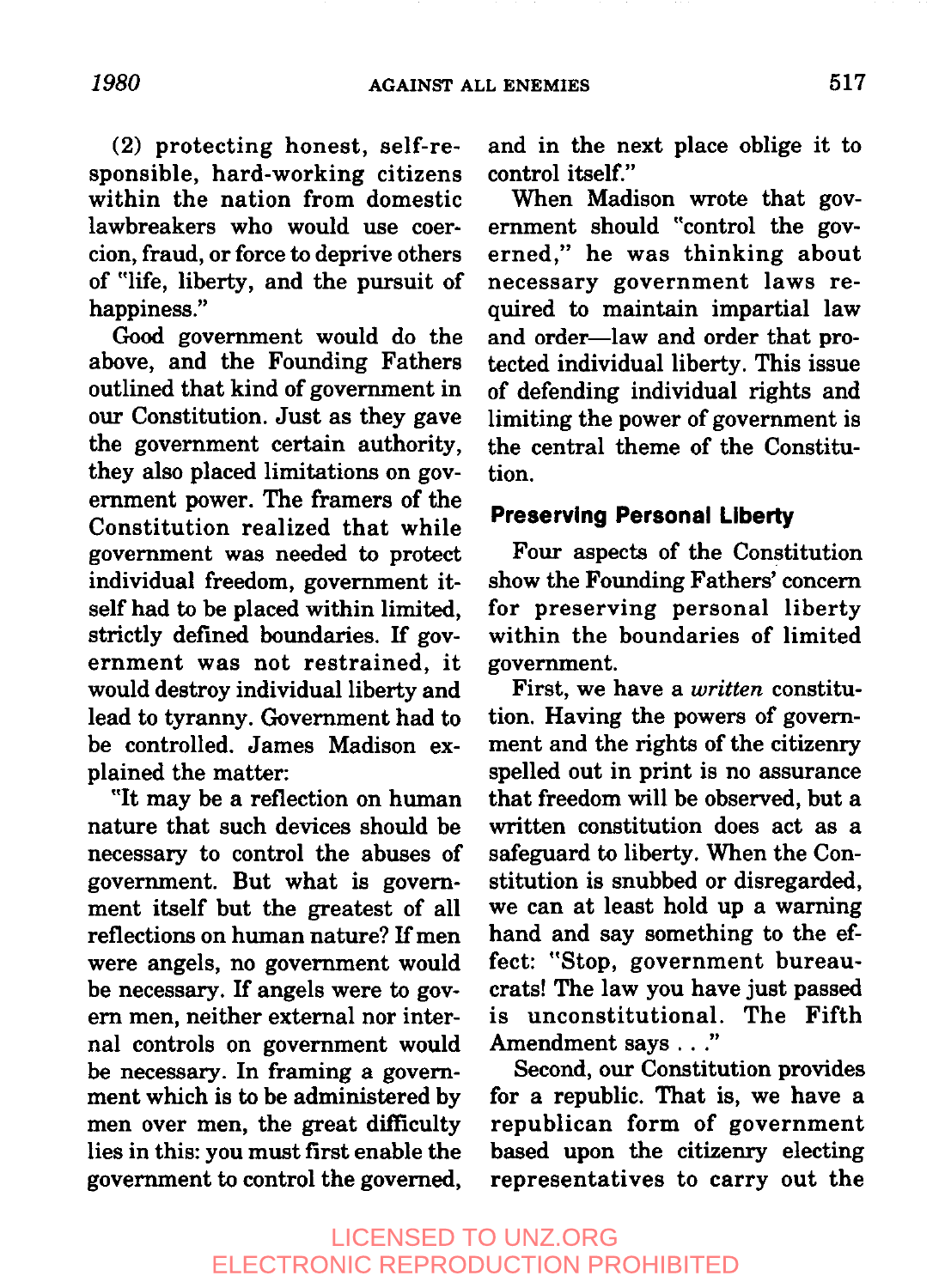functions of government. The Founding Fathers did not frame a constitution that would set up a democracy--a kind of government where political power lay directly in the hands of the people. Under a pure democracy, the citizens of the state would exercise popular vote to decide what laws should be made. The majority view would be registered and then carried out by the administrative hand of the central government. There would be no representation (legislative branch of government) between the citizenry and the administrative branch of government.

A democracy might appear to be more "democratic" than a republic, but the authors of the Constitution knew that a democracy would lead to a loss of individual freedom . . . followed by anarchy or tyranny. While the Constitution was being considered for ratification by the Massachusetts Convention, Moses Ames observed:

"It has been said that a pure democracy is the best government for a small people who assemble in person....It may be of some use in this argument . . . to consider, that it would be very burdensome, subject to faction and violence; decisions would often be made by surprise, in the precipitancy of passion, by men who either understand nothing or care nothing about the subject; or by interested men, or those who vote

for their own indemnity. It would be a government not by laws, but by men."

#### **The Dangers of Democracy**

Seeing the dangers of a democracy, the Founding Fathers adopted a republican form of government. It is true that the history of our nation shows that a republic can suffer the very weaknesses of a democracy that Ames described, but the fact remains that a republic comes nearer to preserving individual rights than does a democracy.

Madison and others rejected popular vote as the method of making laws. Instead, Article I of the Constitution provides for representation through the election of Senators and Congressmen to the Senate and House of Representatives. These legislators would represent us and make laws--laws that should protect and promote individual freedom. The government was to be guided by clearly defined laws, not by direct majority rule, which would lead to oppression.

Although Thomas Jefferson did not participate in the work on the Constitution, he understood why a republic was superior to a democracy. He also knew what the basic purpose of a republic was: "The true foundation of republican government is the equal right of every citizen, in his person and property, and in their management."

#### LICENSED TO UNZ.ORG ELECTRONIC REPRODUCTION PROHIBITED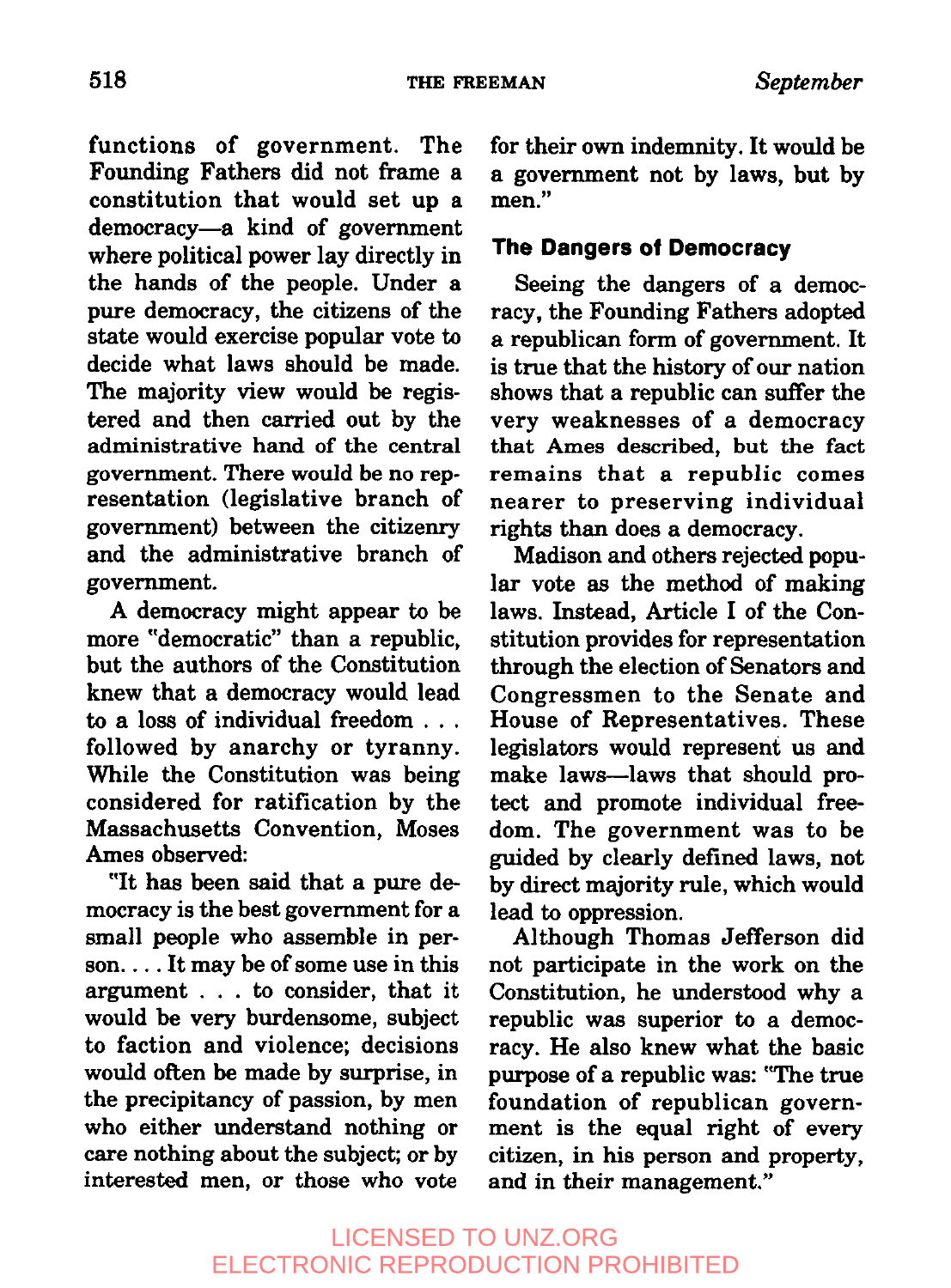A republic meant a government that allowed the people of the United States to work freely, associate freely, and otherwise plan their own lives in the way they pleased-equal rights shared by all citizens. Speaking of the national or central government of the United States, Article IV, Section 4 of the Constitution says: "The United States shall guarantee to every State in this Union a *Republican Form of Government,* and shall protect each of them against Invasion..." (emphasis added).

A third principle of our Constitution that defends individual liberty is federalism. When we speak today about the "federal government," we refer to the executive, legislative, and judicial branches of the central government located in Washington, D.C. In the minds of the Founding Fathers, though, federal government was an all-encompassing term used to describe a nation made up of sovereign states-a nation composed of a central or national government (the folks in Washington, D.C.) and state governments (Delaware, South Carolina, Connecticut, etc.).

Notice that the Constitution recognizes that the United States *are,* not "is," a union of sovereign states. Article III, Section 3 reads: '~Treason against the United States, shall consist only in levying War against *them,* or in adhering to *their* Enemies..." (emphasis added). Although the Founding Fathers considered themselves as Americans and citizens of a unified nation, they also considered themselves citizens of separate, self-governing states. The United States were considered in the plural, not the singular. Thus, treason against the United States was against *them,* not *it.* This fact stresses the federalist nature of the government established by the Constitution.

#### **The Separation of Powers to Protect the Citizenry**

The Constitution provides for federalism that grants some powers to the national government and other powers to the states. This federal separation of powers acts as a safeguard to personal freedom. Federalism places the burden of law-making and political decisions upon power units close to the supervision of the citizenry. The Founding Fathers did not want the national government in Washington, D.C., telling the people of Virginia or North Carolina what to do.

Thus, political power was distributed among the different state, county, and local governments, enabling the people to govern themselves. This widespread distribution of authority makes it more difficult for one power unit to infringe upon the constitutional rights of the citizens.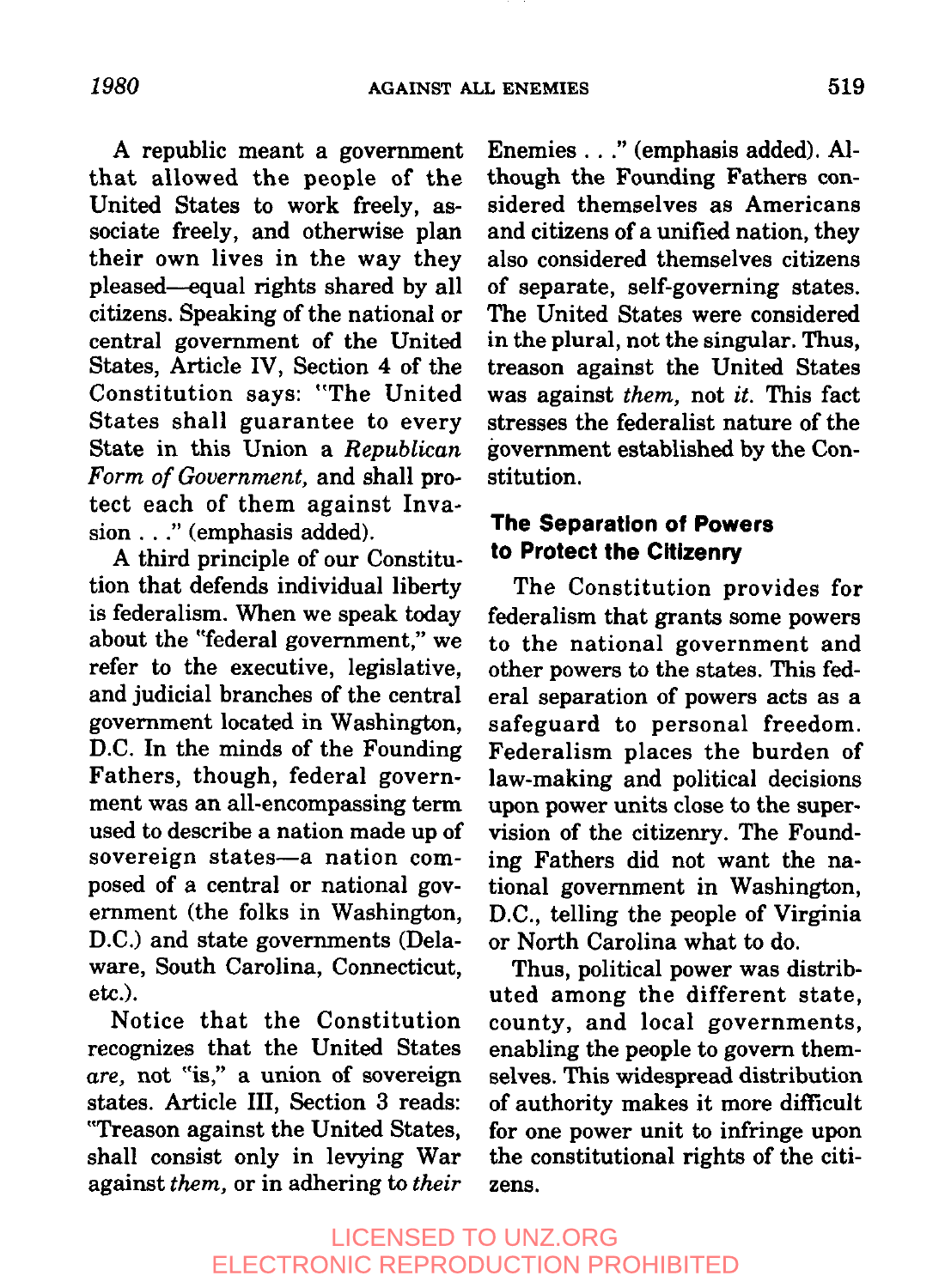The Founding Fathers provided for another form of separation of powers. This is the fourth aspect of the Constitution's defense of individual liberty. The national government, or, as we say, the federal government, was split up into three separate branches with each branch having distinct, limited powers.

Basically, the executive branch of government headed by the President and his Cabinet carries out constitutional laws and duties. The legislative branch made up of the Senate and House of Representatives makes the laws, while the judicial branch (the Supreme Court and federal courts) decides whether or not laws have been violated in light of the Constitution.

#### **Three Branches of Government**

The authority and powers of the three branches of the federal government are balanced and checked by one another. For example, the President can veto laws passed by Congress. Congress, on the other hand, can withhold funds from executive agencies. Although Congress can pass legislation, the Supreme Court has the power to declare certain laws unconstitutional, making them null and void. The President appoints federal judges and various civil servants, but the Senate can refuse to ratify major appointments. The federal judiciary can find individuals guilty of crimes,

but the President has power to grant pardons and reprieves.

This separation of powers, like federalism, should act as a checks and balances system to keep government from going beyond the boundaries of its constitutional authority. No single branch of government should have the combined power to make, interpret, and enforce laws.

The United States Constitution is really a remarkable document. It is a monument to personal freedom. The Founding Fathers distrusted government, and they attempted to shackle political power when they adopted the Constitution. It restricts government to the primary responsibilities of providing for the common defense, maintaining domestic security and peace, and protecting individual rights.

#### **The Bill of Rights**

When we think of individual rights, we usually have in mind the first ten amendments to the Constitution, the Bill of Rights. Much has been written about the first eight amendments which include assurances of freedom of religion, speech, and press . . . the right to bear arms  $\dots$  the right to trial by jury, etc. Not enough is said, though, about the Ninth and Tenth Amendments.

The Ninth Amendment states that "The enumeration in the Con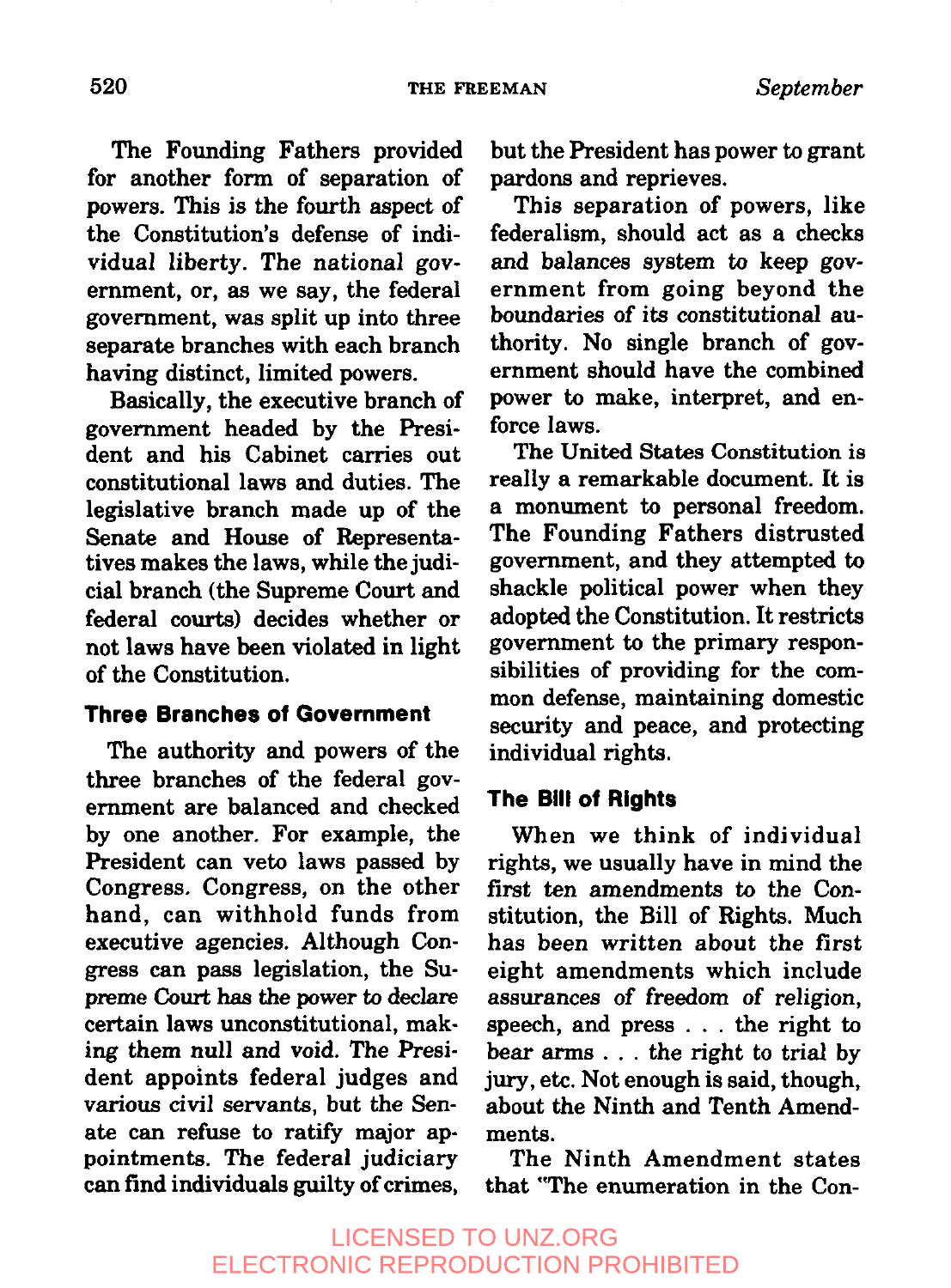stitution of certain rights, shall not be construed to deny or disparage others retained by the people."

This amendment assures the individual that he has other rights besides those listed in the Constitution and previous eight amendments. These unnamed rights cannot be taken away just because they are not mentioned in the Constitution. We have such rights as "the pursuit of happiness," not included in the Constitution but stated earlier in the Declaration of Independence.

Now look at the Tenth Amendment: "The powers not delegated to the United States by the Constitution, nor prohibited by it to the States, are reserved to the States respectively, or to the people."

This important amendment says that all powers not granted by the Constitution to the national government are retained either by the states or individual citizens. Likewise, all powers not prohibited by the Constitution to the states are left in the hands of the states or people themselves.

Unfortunately, many of our government officials today act as if the Ninth and Tenth Amendments do not exist. They have twisted the meaning of the Constitution and the role of government. They look upon the Bill of Rights as rights granted to us by a supposedly benevolent government. In reality, the first ten amendments are a list of prohibitions against government *interfering* with those rights. Our legislators should listen to Daniel Webster.

Webster was only a youngster when the Constitution was ratified in 1788, but in later years he earned the reputation of being "The Defender of the Constitution." During a Senate speech in 1830, he declared:

"The people, then, Sir, erected this government. They gave it a Constitution, and in that Constitution they have enumerated the powers which they bestow on it. They have made it a limited government. They have defined its authority. They have restrained it to the exercise of such powers as are granted; and all others, they declare, are reserved to the states or the people."

#### **A Framework for Freedom**

The Founding Fathers knew that the basic responsibility of government was to serve as a "watchdog" to maintain a free society of free individuals working together freely. Improved working conditions . . . better education.., good health care ... material progress-all of these are goals that people work toward. The purpose of government is to ensure the necessary freedom that will permit individuals to work for those goals through self-responsibility, individual initiative, the free market, and voluntary ex-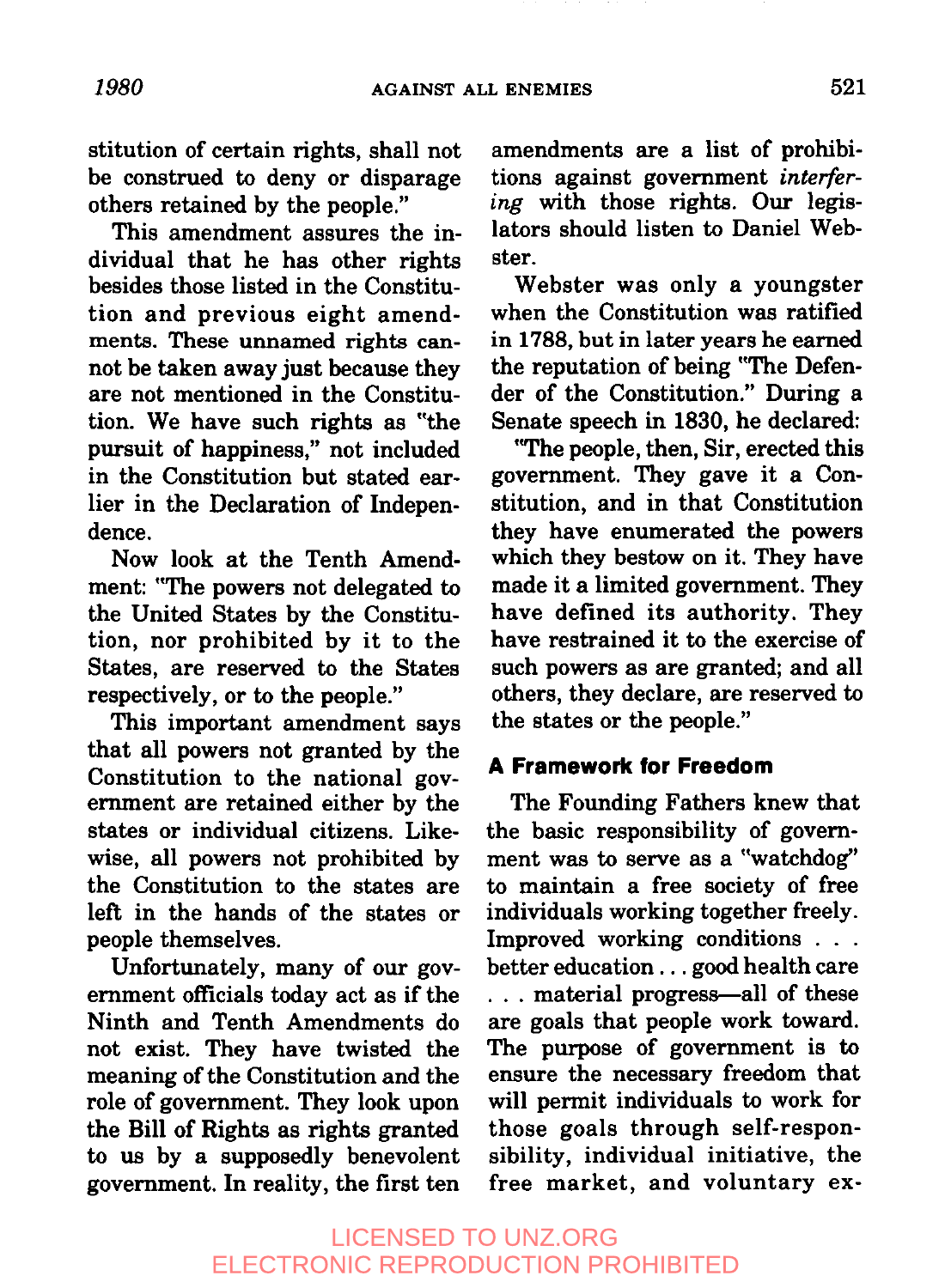change. Government has the responsibility of providing a framework that will allow individuals to achieve prosperity and dignity on their own.

The Founding Fathers were not men who felt that the purpose of government was to plan, formulate, and then implement specific ways to achieve the goals of a nation. Government was not to be in the business of providing public housing or job training through its political, economic, or social legislation. Government was not to mold society but, instead, allow society to mold itself freely.

Let's consider some advice from Jefferson: "... Still one thing more, fellow citizens-a wise and frugal Government, which shall restrain men from injuring one another, shall leave them otherwise free to regulate their own pursuits of industry and improvement, and shall not take from the mouth of labor the bread it has earned. This is the sum of good government.  $\ldots$  "

We need to see how far we have strayed away from the Constitution. Not only is government poking its bureaucratic nose into where it should not be, it is not fulfilling one of its primary constitutional responsibilities-deterring crime. Government is supposed to prevent, prosecute, and punish crime, but now government itself has become the lawbreaker of the Constitution.

#### **The Enemy Within**

Many of our public officials have broken their oath of office. They affirm or swear that they will support the Constitution and defend it "against all enemies, foreign and domestic." There is the foreign threat of Marxist subversion and aggression. More dangerous, however, are the domestic enemiesindividuals whose actions and attitudes are corrupting the Constitution. Those individuals include some of the very government officials sworn to uphold the Constitution.

Actions by the executive, legislative, and judicial branches of the federal government have proven that many officeholders apparently do not understand the Constitution. If they do know what the Constitution stands for, then we should hold them responsible for willfully repudiating their oath of office.

Two tasks are before us. First, we must have a firm appreciation for the Constitution. Second, we must have a clear understanding how and why the Constitution is being defied. Until we face the truth, we will slide steadily towards the eventual destruction of freedom in the United States.  $\qquad \qquad \circledast$ 

*(Editor's note:* Part II of "Against All Enemies" will appear in the next issue of *The Freeman.)*